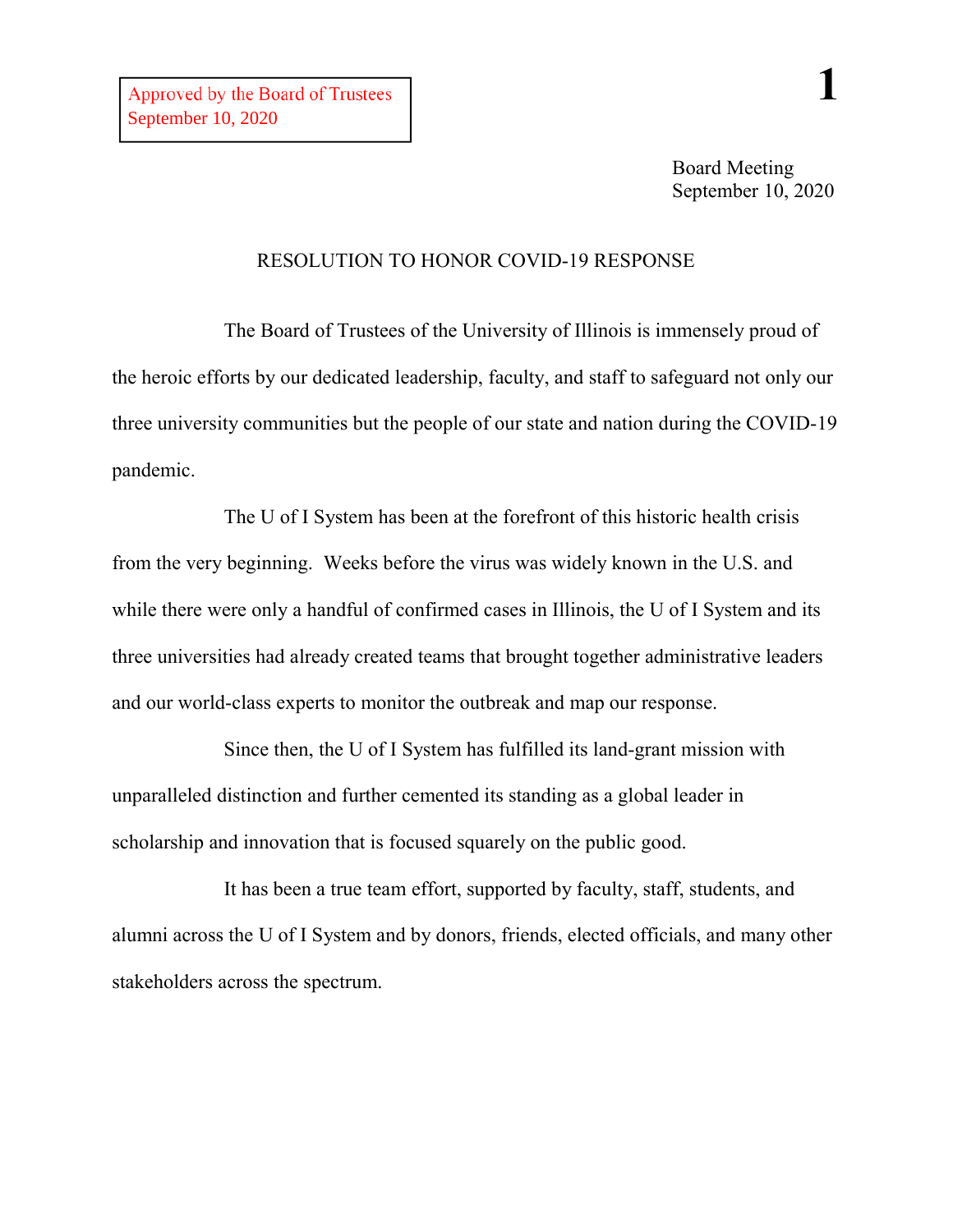The lifesaving work includes pioneering new saliva-based testing and surveillance developed by researchers in Urbana-Champaign that has attracted national and international attention since it was launched this summer.

The groundbreaking SHIELD program produces rapid results at costs that allow large-scale testing. That combination is a key to curbing the virus, allowing widespread surveillance with isolation early enough to limit spread of the infection, particularly among people with asymptomatic cases.

Led by Urbana-Champaign chemistry researchers Martin Burke and Paul Hergenrother, the university's brilliant SHIELD team has added to the U of I System's legacy of world-changing innovation and given our nation an important new weapon in the battle against COVID-19.

There have been countless other contributions by our three, best-in-class universities, including:

- From UIC, Vice Chancellor for Health Affairs Dr. Robert Barish was asked by President Killeen to lead the University of Illinois System's COVID-19 Planning and Response Team. Additionally, Chief of Infectious Disease Dr. Richard Novak, Associate Vice Chancellor for Population Health Sciences Dr. Jerry Krishnan, and others have been leading seven clinical trials to test several medications and biological therapies that might lessen the impact of COVID-19 infection.
- Also at UIC and under the direction of Dr. Novak, UI Health has been selected as the only Chicago site for an important national Phase 3 clinical trial of a potential vaccine against COVID-19.
- UIUC faculty, led by physics professor Nigel Goldenfeld, played a key role in epidemiological models cited by Governor J. B. Pritzker as a factor in his decision to invoke statewide stay-at-home orders. These scientists have continued to provide up-to-date research to guide the state's prevention efforts.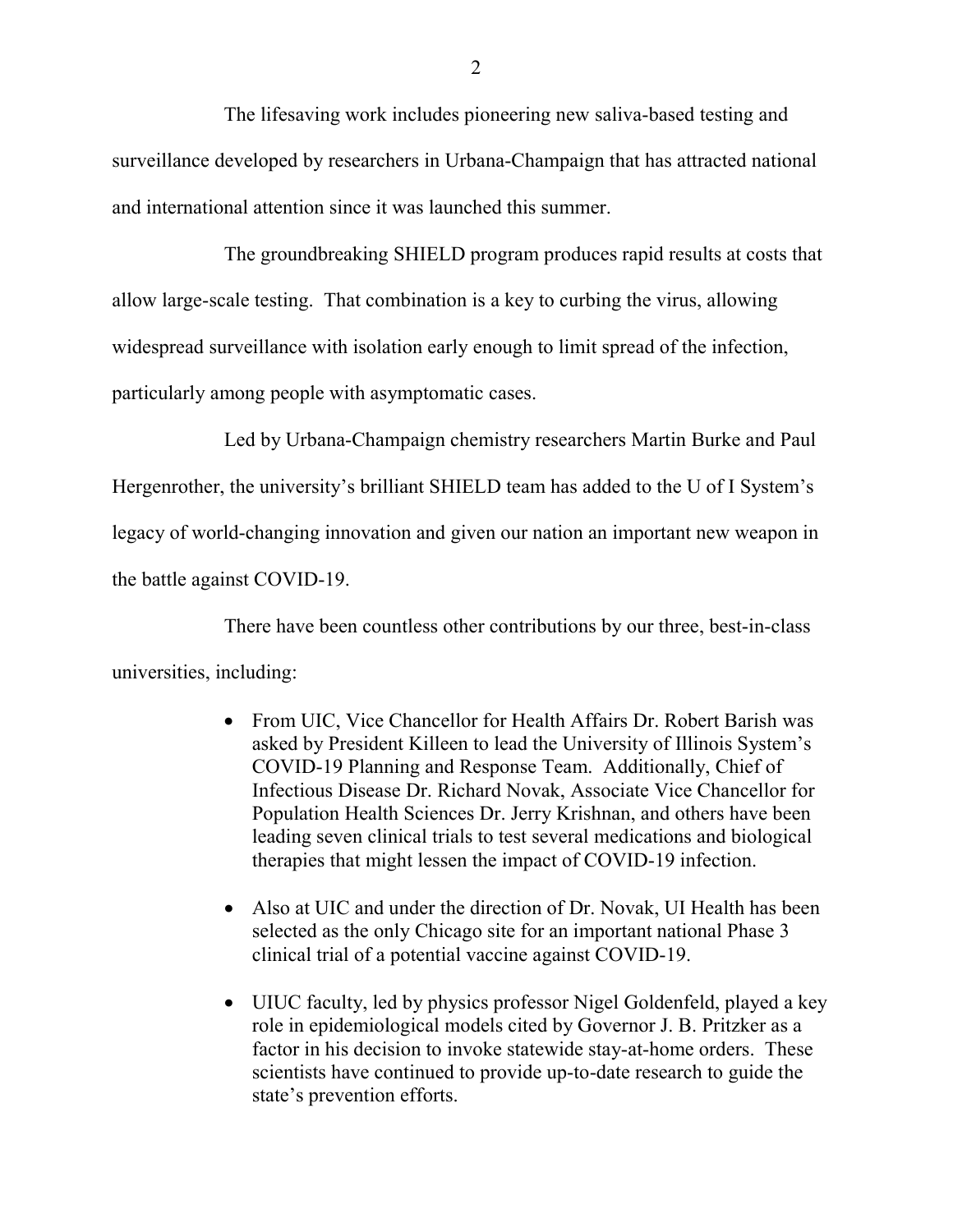- At UI Health, our dedicated health-care teams have been battling COVID-19 from the start, working around the clock to provide lifesaving treatments and comfort for both patients and their loved ones.
- At UIUC, engineering professor William King led a research team that produced a prototype emergency ventilator to help fill a surge of demand for respiratory care as a result of the virus.
- Also at UIUC, the College of Veterinary Medicine Diagnostic Lab, led by professor Tim Fan, has processed tens of thousands of COVID-19 samples, providing rapid turnaround time for results.
- UI Health also has been at the forefront of providing community-based care especially in Chicago's West and South sides, including setting up food pantries, delivering more than 7,000 mask and hand sanitizer kits to neighborhoods, and providing infirmary care for more than 200 individuals experiencing homelessness.
- UIS, at the state's request, shared its expertise as a pioneer in online education to help colleges and K-12 schools across Illinois transition to virtual learning when the virus sent students home to study last spring.
- Also at the state's request, our SHIELD Illinois, led by Gies College of Business Associate Dean for Strategic Innovation professor Ron Watkins, helped to coordinate efforts to expand saliva-based SHIELD testing across the entire state of Illinois.
- Many other faculty and staff, too numerous to name, across the UI System have worked diligently and gone above and beyond normal expectations in implementing new initiatives to ensure the safety and continued success of the University of Illinois students, faculty, and staff.

The Board of Trustees hereby recognizes and commends the devoted

faculty and staff who have helped guide these crucial initiatives and so many others as our universities rose up on behalf of the citizens of our state and nation. For providing invaluable advice and expertise these past few months, a special thanks goes to members of our three university senates and to those on the University Senates Conference. These